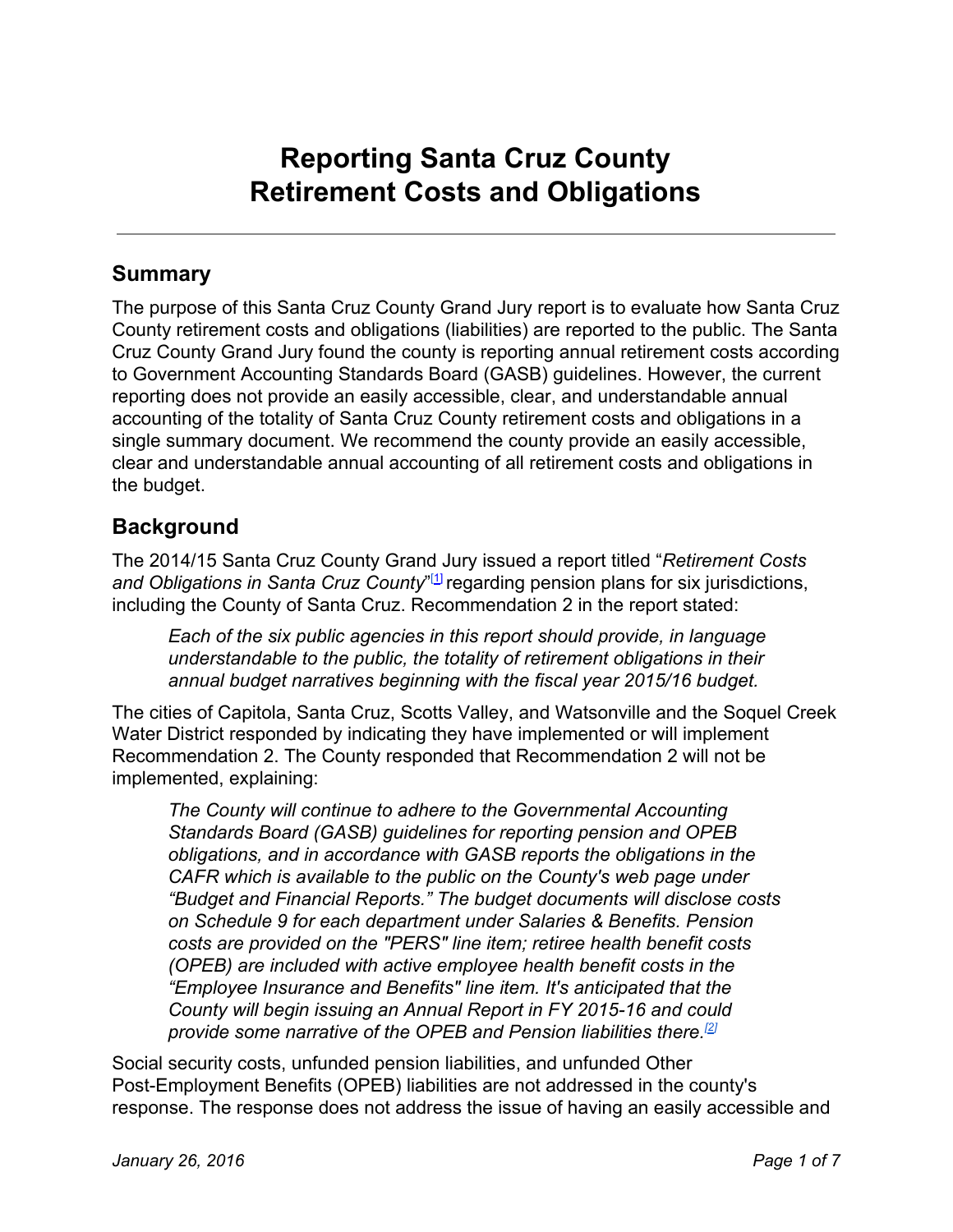clearly understandable summary of all annual retirement costs and obligations.

Retirement benefits comprise a significant portion (10.7% for fiscal year 2013/14) of the county operating budget. [\[1\]](http://www.co.santa-cruz.ca.us/Portals/0/County/GrandJury/GJ2015_final/FundedForTheFuture.pdf#page=28) **No single summary document shows all retirement costs and obligations.**Prudent fiscal management should include a clear understanding of both short-term and long-term retirement costs in the budget.

*The Santa Cruz County Grand Jury is not questioning the payment of retirement benefits, but would like to see an easily accessible, clear, and understandable annual accounting of all county retirement costs and obligations in a single summary document.*

# **Scope**

The focus of this report is to identify how the annual retirement costs and obligations are reported. The Santa Cruz County 2015/16 budget,<sup>[\[3\]](http://sccounty01.co.santa-cruz.ca.us/prop_budget2015-16/Proposed_Budget_2015-2016.pdf)</sup> the 2014 county Comprehensive Annual Financial Report (CAFR),<sup>[\[4\]](http://www.co.santa-cruz.ca.us/Portals/0/County/auditor/cafr14/CAFR_2014.pdf#page=112)</sup> California Public Employment Retirement System (Cal/PERS) annual actuarial reports, $[5 \times 5]$  $[5 \times 5]$  and FY 2014/15 Preliminary Official Statement (POS)<sup>®</sup> were reviewed to determine the accessibility and totality of annual retirement costs and obligations. The report also makes recommendations for reporting total retirement costs and obligations.

# **Investigation**

The Santa Cruz County Grand Jury determined that the following elements comprise the county retirement costs:

- Pension costs
- Other post-employment benefits (OPEB) costs
- Social Security costs

The Santa Cruz County Grand Jury also determined that the following elements comprise the county retirement obligations:

- Unfunded Pension Liability
- Unfunded OPEB Liability

The funded status was also reviewed because it is an indicator of the health of a pension plan. The funded status is the ratio of assets to a plan's accrued liabilities. A ratio of over 100% means the plan has more assets than liabilities. A ratio of less than 100% means liabilities are greater than assets. Santa Cruz County has three separate plans covering county employees under the Cal/PERS retirement system (Miscellaneous, Safety, and Safety Sheriff), each with its own funding ratio.

The 2015/16 Santa Cruz county budget, 2014 Santa Cruz Comprehensive Annual Financial Report (CAFR), 2014/15 Preliminary Official Statement (POS), and FY 2012/13 Cal/PERS actuarial reports were reviewed to find and determine the total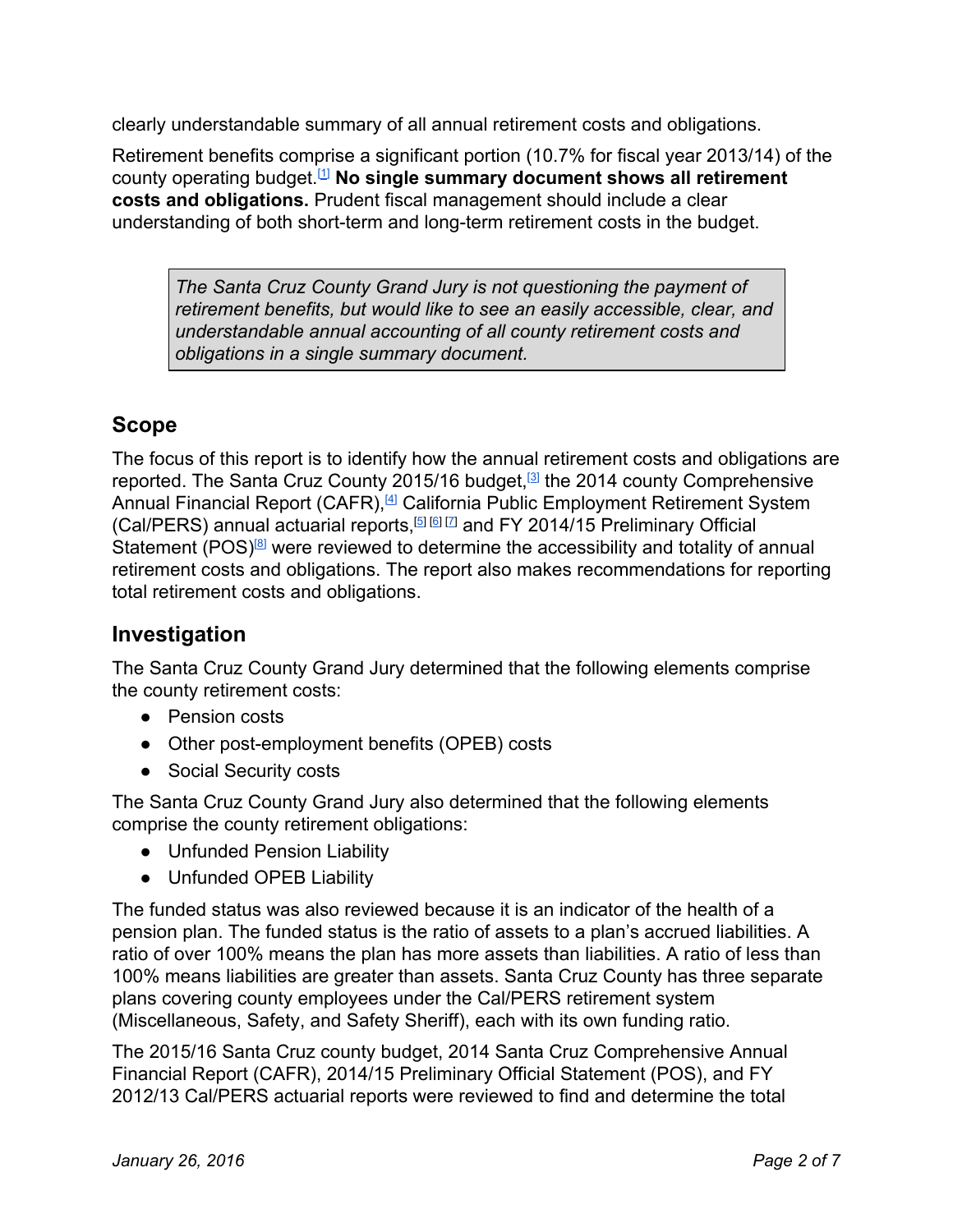retirement costs and obligations with the results reported in the following table:

| <b>Costs and liabilities/obligations</b> | <b>Document</b>                                                                                                                                                                                                                                                                                                                               |  |  |
|------------------------------------------|-----------------------------------------------------------------------------------------------------------------------------------------------------------------------------------------------------------------------------------------------------------------------------------------------------------------------------------------------|--|--|
| Pension costs                            | County budget, Schedule 9, <sup>[3]</sup> listed<br>separately as the "PERS" line item for<br>each of the 23 county departments. No<br>summary totals were found in the budget.<br>The CAFR <sup>[4]</sup> and POS <sup>[8]</sup> do show total<br>pension costs.                                                                             |  |  |
| <b>OPEB</b> costs                        | County budget, Schedule 9, <sup>3</sup> OPEB<br>costs are included with active employee<br>health benefit costs in the "Employee<br>Insurance and Benefits" line item for each<br>of the 23 county departments. No<br>summary totals were found in the budget.<br>The CAFR <sup>[4]</sup> and POS <sup>[8]</sup> do show total<br>OPEB costs. |  |  |
| <b>Social Security costs</b>             | County budget, Schedule 9, <sup>3</sup> listed<br>separately as the "OASDI-Social<br>Security" line item for each of the 23<br>county departments. No summary total<br>social security costs were found.<br>The CAFR, POS and Cal/PERS reports<br>do not show any social security costs.                                                      |  |  |
| Total annual summary retirement costs    | The county does not provide a<br>comprehensive summary of its total<br>retirement cost obligations.                                                                                                                                                                                                                                           |  |  |
| <b>Unfunded Pension Liability</b>        | Located in the 2014 CAFR (Note 14) <sup>[4]</sup><br>and POS <sup>®</sup>                                                                                                                                                                                                                                                                     |  |  |
| <b>Unfunded OPEB Liability</b>           | Located in the 2014 CAFR (Note $15)^{4}$<br>and POS <sup>®</sup>                                                                                                                                                                                                                                                                              |  |  |
| <b>Funded ratios</b>                     | Located in the 2014 CAFR (Notes<br>14,15) <sup>[4]</sup> and POS <sup>[8]</sup> (using Actuarial<br>Value of Assets or AVA)                                                                                                                                                                                                                   |  |  |

*Documents Where Retirement Costs and Obligations are Located*

The Santa Cruz County Grand Jury could not find any single summary document that identified the totality of county retirement costs and obligations. In addition, no single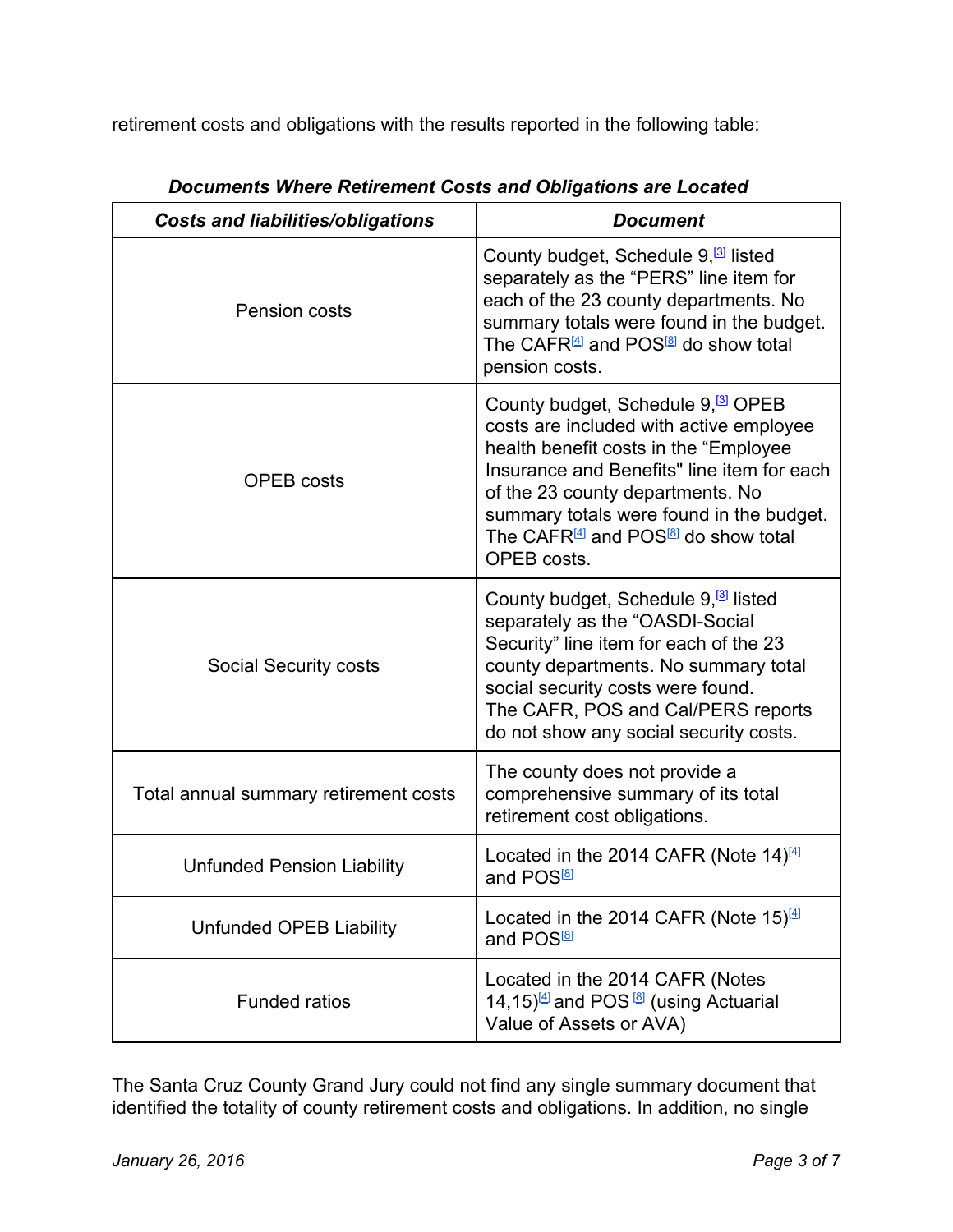summary document could be located that provided a trend analysis of all retirement costs and obligations. The grand jury did not find any federal, state or local regulation that requires the identification of all retirement costs and obligations in a single document. However, the Santa Cruz County Grand Jury determined that a clear understanding of all retirement costs and obligations is important to the budget process.

The table listed below is an example of how the total county retirement costs and obligations could be reported; additional data may be useful.

|                                                                         | FY 2011/12    | FY 2012/13    | FY 2013/14    |
|-------------------------------------------------------------------------|---------------|---------------|---------------|
| <b>Total Pension Cost</b>                                               | \$33,261,121  | \$34,365,995  | \$36,462,580  |
| <b>Total OPEB Cost</b>                                                  | \$4,822,914   | \$4,591,534   | \$4,681,209   |
| <b>Total Social Security Cost</b>                                       | \$4,433,234   | \$4,490,544   | \$4,672,552   |
| <b>Total Retirement Costs</b>                                           | \$42,517,269  | \$43,448,073  | \$45,816,341  |
|                                                                         |               |               |               |
| <b>Total Employee Contribution</b>                                      | \$13,886,917  | \$15,850,295  | \$15,387,807  |
| <b>Total County Contribution</b>                                        | \$28,630,352  | \$27,597,778  | \$30,428,534  |
| <b>Total Retirement Costs</b>                                           | \$42,517,269  | \$43,448,073  | \$45,816,341  |
|                                                                         |               |               |               |
| Unfunded County Pension Liability Obligation                            | \$179,515,853 | \$166,062,673 | \$210,871,371 |
| Unfunded County OPEB Liability Obligation                               | \$88,212,910  | \$95,416,647  | \$102,743,480 |
| <b>Total County Unfunded Liabilities</b>                                | \$267,728,763 | \$261,479,320 | \$313,614,851 |
|                                                                         |               |               |               |
| Miscellaneous Pension Plan Funded Ratio<br>Market Value of Assets (MVA) | 69.0%         | 73.4%         |               |
| Safety Pension Plan Funded Ratio (MVA)                                  | 71.4%         | 76.3%         |               |
| Safety Sheriff Pension Plan Funded Ratio (MVA)                          | 61.6%         | 64.9%         |               |

*Annual Summary of Total Retirement Costs and Obligations (Example for Reporting)*

*Sources:* County of Santa Cruz Grand Jury Report, Cal/PERS as of June 30, 2011 Actuarial Valuation Reports $^{\textcircled{\tiny{[3]}}\text{ [11]}}$  $^{\textcircled{\tiny{[3]}}\text{ [11]}}$  $^{\textcircled{\tiny{[3]}}\text{ [11]}}$  and CAFR Fiscal Year 2013/14.<sup>[\[4\]](http://www.co.santa-cruz.ca.us/Portals/0/County/auditor/cafr14/CAFR_2014.pdf)</sup>

The county has taken numerous steps to control and reduce retirement costs and obligations.<sup>[\[1\]](http://www.co.santa-cruz.ca.us/Portals/0/County/GrandJury/GJ2015_final/FundedForTheFuture.pdf#page=36)</sup> As a defined benefit plan, the county is required to pay and guarantee pension obligations. Rights to retiree medical benefits (OPEB obligations) are not guaranteed in the way that pension rights are vested.<sup>[\[12\]](http://www.nbcsandiego.com/news/local/City-Can-Change-Retiree-Health-Benefits-CA-Supreme-Court-258047741.html)</sup> In other words, OPEB costs are negotiable.

The Santa Cruz County Grand Jury is not questioning payment of retirement benefits, but would like to see an easily accessible, clear, and understandable annual accounting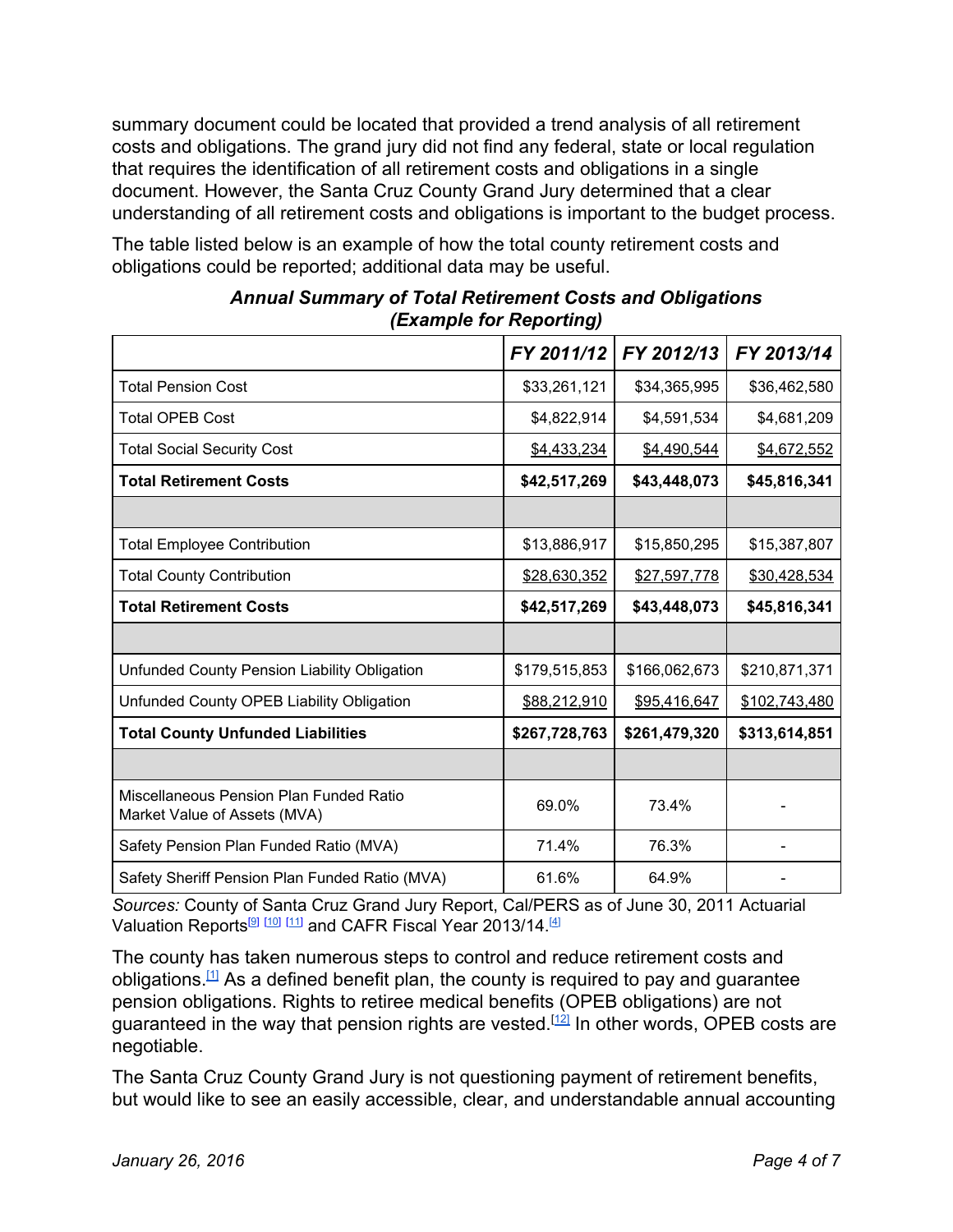of all county retirement costs and obligations in a single summary document.

#### *Investigative Facts Summary*

- According to CAFR, Santa Cruz County is reporting annual retirement costs pursuant to Government Accounting Standards Board (GASB) guidelines.
- Santa Cruz County has taken numerous steps to control and reduce retirement costs and obligations.
- The county is required to guarantee and pay pension costs and obligations.
- Rights to retiree medical benefits (OPEB obligations) are not guaranteed in the way that pension rights are vested.
- Santa Cruz County retirement costs and obligations include pensions, other post-employment benefits, social security, unfunded pension liabilities, and unfunded Other Post-Employment Benefits (OPEB).
- There is no single summary document which identifies all annual county retirement costs and obligations.

# **Finding**

**F1.** The public has not received a clear, understandable accounting of the County of Santa Cruz's total annual retirement costs and obligations in a single summary document.

### **Recommendations**

- **R1.** The Board of Supervisors should direct the County Administrative Office to provide an annual summary of all retirement costs and obligations starting in FY 2016/17.
- **R2.** The annual summary of the total retirement costs and obligations should be identified in the county budget in clear and understandable language.

#### **Responses Required**

| <b>Respondent</b>                                   | <b>Finding</b> | <b>Recommendations</b>          | <b>Respond Within/</b><br><b>Respond By</b> |
|-----------------------------------------------------|----------------|---------------------------------|---------------------------------------------|
| Santa Cruz County<br>Board of<br><b>Supervisors</b> | F1             | R <sub>1</sub> , R <sub>2</sub> | 90 Days<br>April 25, 2016                   |

# **Definitions**

● **AVA:**The *Actuarial Value of Assets* is obtained through an asset smoothing technique where investment gains and losses are partially recognized in the year they are incurred, with the remainder recognized in subsequent years. This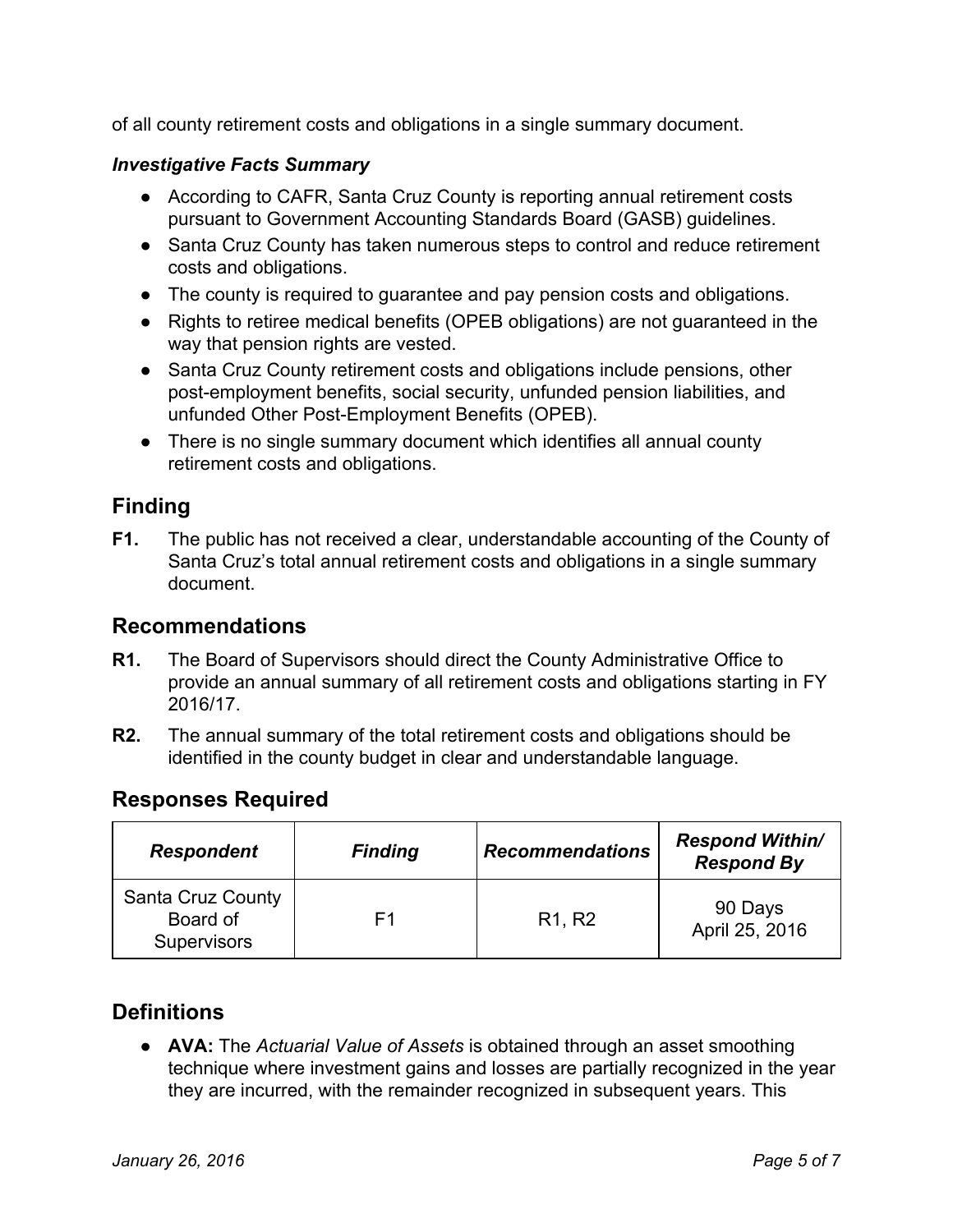method of determining asset value dampens fluctuations in the employer contribution rate.

- **CAFR:**The *Comprehensive Annual Financial Report* is a set of U.S[.](https://en.wikipedia.org/wiki/Government_financial_statements) government financial statements comprising the financial report of a state, municipal, or other governmental entity that complies with the accounting requirements promulgated by the Governmental Accounting Standards Board (GASB).
- **Cal/PERS:**The *California Public Employees Retirement System* is the state agency responsible for managing public agency retirement funds through contracts with local agencies.
- **Defined Benefit Plan:** A type of pension plan in which an employer or sponsor promises a specified monthly benefit upon retirement that is predetermined by a formula based on the employee's earnings history, tenure of service, and age.
- **Funded status:** A measure of how well funded or how "on track" a plan or risk pool is with respect to assets versus accrued liabilities. A ratio greater than 100% means the plan or risk pool has more assets than liabilities and a ratio less than 100% means liabilities are greater than assets. A funded ratio based on the Actuarial Value of Assets (AVA) indicates the progress toward fully funding the plan using the actuarial cost methods and assumptions. A funded ratio based on the Market Value of Assets (MVA) indicates the short-term solvency of the plan. Cal/PERS uses MVA values and the CAFR document uses AVA values.
- **GASB:**The *Governmental Accounting Standards Board* is the source of generally accepted accounting principles used by state and local governments in th[e](https://en.wikipedia.org/wiki/United_States) United States.
- **MVA:**The *Market Value of Assets* is the current price of assets.
- **OPEB:** Other Post-Employment Benefits are benefits that an employee will begin to receive at the start of retirement in addition to pension payments. Benefits for which a retiree can be compensated are life insurance premiums, health care premiums, and death benefits. OPEB costs are primarily health insurance premiums.
- **POS:**The *Preliminary Official Statement* is the statement approved by the Board of Supervisors with the "Fiscal Year 2014/15 Tax and Revenue Anticipation Notes" detailing the financial condition of the county in order to secure tax and revenue anticipation notes.

# **Sources**

#### *References*

- 1. County of Santa Cruz Grand Jury Final Report 2014-2015. 2015. "Retirement Costs and Obligations in Santa Cruz County." Accessed 10/3/15. http://www.co.santa-cruz.ca.us/Portals/0/County/GrandJury/GJ2015\_final/Funde [dForTheFuture.pdf](http://www.co.santa-cruz.ca.us/Portals/0/County/GrandJury/GJ2015_final/FundedForTheFuture.pdf)
- 2. County of Santa Cruz Grand Jury Final Report 2014-15 Responses. 2015. "Retirement Costs and Obligations in Santa Cruz County" Response. Accessed